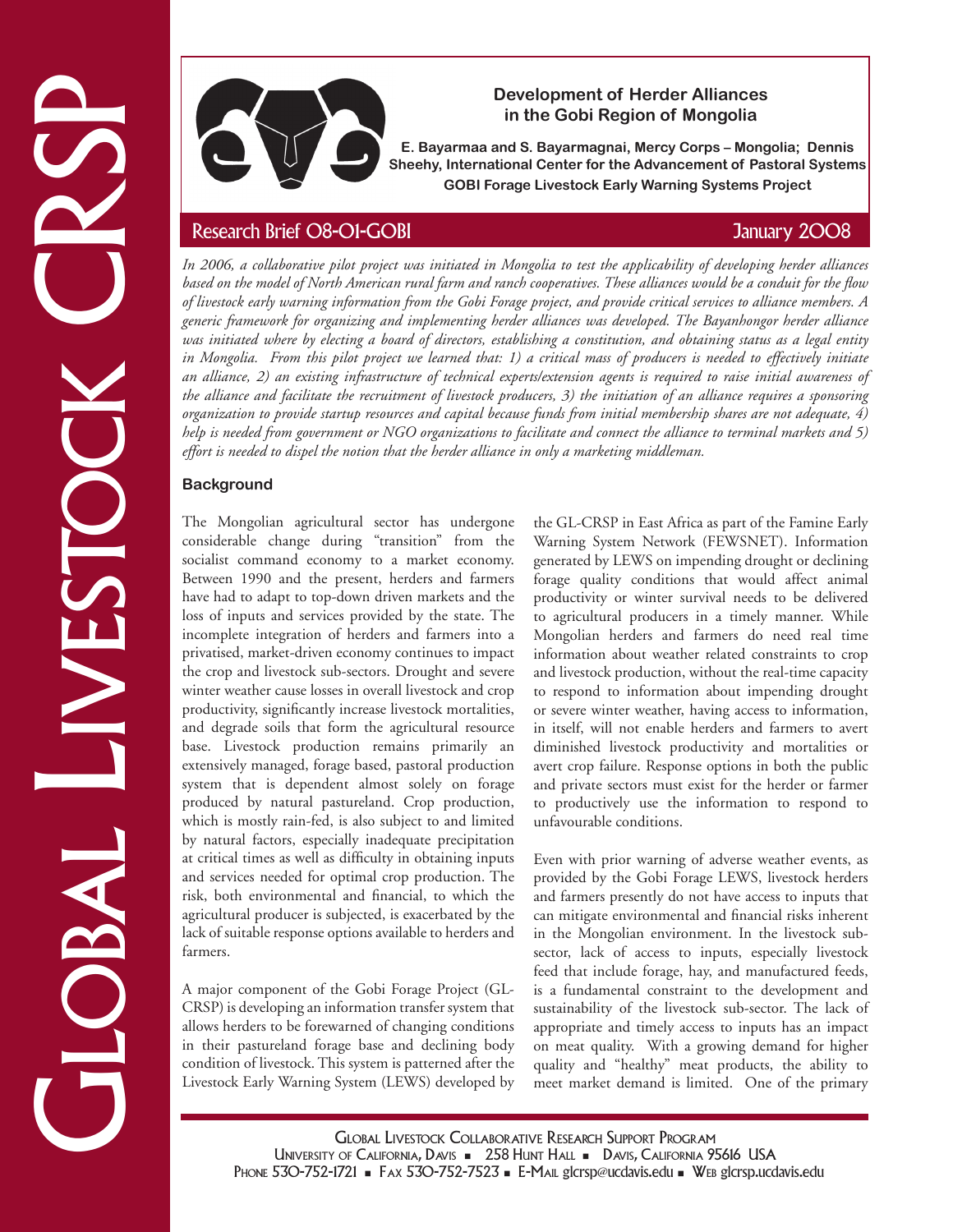mechanisms for using information and responding to unfavourable conditions is through efficient purchase and sale of stock. The lack of connection to markets represents a major limitation on the ability of herders to respond both to market demand and unfavourable conditions.

Overcoming constraints to agricultural production involves more than access to information. It involves planning and managing agriculture production over at least three time scales: 1) short term, which is immediate or daily, and relates to the day-to-day operation of the enterprise; 2) medium term, which is annual, and relates to the farm crop or animal crop being produced during the immediate production cycle, and 3) long term, which involves herd structure and crop selection to meet future market demand. In the short term, information about impending drought or severe weather will provide little or no benefit to the herders or farmers unless planning to mitigate impacts of the constraint has already occurred and the herders or farmers have the capacity to respond to impending adverse environmental or financial events. Information about drought and weather is most useful to the herder and farmer if medium and long term planning has accounted for these eventualities, and response options exist.

In North America, rural agriculture cooperatives locally owned and operated by shareholders from the agricultural community it serves have been a private sector institution that herders and farmers rely on as a source of inputs, services, marketing, and information. For agricultural cooperatives to be effective, they must be owned and controlled by the membership, and the benefits must accrue to the members (Dunn et al. 2002). The development of a Herder Alliance cooperative was one of the primary activities of the Gobi Forage Project. A pilot Herder Alliance program has been initiated and structured to provide the following: 1) a conduit to transfer risk mitigation information developed by the Gobi Forage LEWS and other sources to herder and farmer members, 2) access to quality production inputs (e.g., veterinary medicines, fertilizer, machinery and equipment, animal feeds, etc.), 3) access to services that will improve product quality or improve producer capacity to engage in agricultural production (e.g., wool and cashmere grading, mechanical shearing, petroleum, spare parts, veterinary medicines, etc.), and 4) direct linkages to markets for crop and livestock off-take products produced by the members of the cooperative (i.e., alleviation of middlemen in the market chain).

Beginning in 2006, a pilot project, funded jointly by GL-CRSP, USAID-Mongolia, Mercy Corps Mongolia, and the USDA Rural Agribusiness Support Program (USDA-RASP) was initiated in Bayanhongor aimag (province) to test applicability of the Herder Alliance concept under Mongolian conditions and to determine what modifications of the North American rural cooperative

model were needed. The GL-CRSP team initiated the Herder Alliance pilot program in 3 soums (districts) within the Bayanhongor aimag. Mercy Corps Mongolia provided logistical support and also assigned two staff specialists from the Gobi Initiative program that had experience in cooperative formation to assist the Gobi Forage team in the implementation of the pilot program.

### **Preliminary Findings**

We sought to develop a generic structure for implementation that could be used by any group who wanted to establish a herder alliance in Mongolia. We began by conducting an informal survey of livestock households/groups to determine if interest and support for a herder alliance existed. This allowed us to define the three pilot areas that were chosen so that we could improve our chances of successful implementation. Once we established the pilot sites in the Bayanhongor aimag, we held organizational meetings to discuss how the herder alliance would work and provided examples from successful cooperatives in the United States. In order for the alliance to be recognized as a business cooperative and as a legal entity in Mongolia, a constitution (i.e., by-laws) and registration with the government as a recognized cooperative was required. The Gobi Forage team facilitated this process and provided examples of constitutions for other cooperatives including some from North America. A constitution was drafted by the Bayanhongor herder alliance and registration was sent to the government. The registration was accepted and the Bayanhongor alliance is now a legal business cooperative in Mongolia. Currently, shares have been sold in the alliance to almost 300 herders. The Board of Directors that consists of 15 members has been elected and includes a chairman and treasurer. A general manager has also been hired, and an office has been opened in the Bayanhongor aimag center.

We developed a general framework for the organization of the Bayahongor alliance (Figure 1) that could be used for additional alliances as they are developed in Mongolia. Under this structure, a sponsoring organization (such as the GL-CRSP or a NGO like Mercy Corps) initiates the development of the alliance and provides initial start-up funds for infrastructure (office space, telephone, computer, etc.) and minimal management staff. The sponsoring organization informs and trains members, directors and management staff about the function of the herder alliance and their duties and responsibilities as specified in the alliance constitution. The sponsoring organization then facilitates the initial meetings of alliance members and oversees the election of a Board of Directors. The Board of Directors are charged with providing the general direction and decision making on behalf of all the alliance members and are responsible for hiring a competent, knowledgeable, and honest general manager and suom field agents.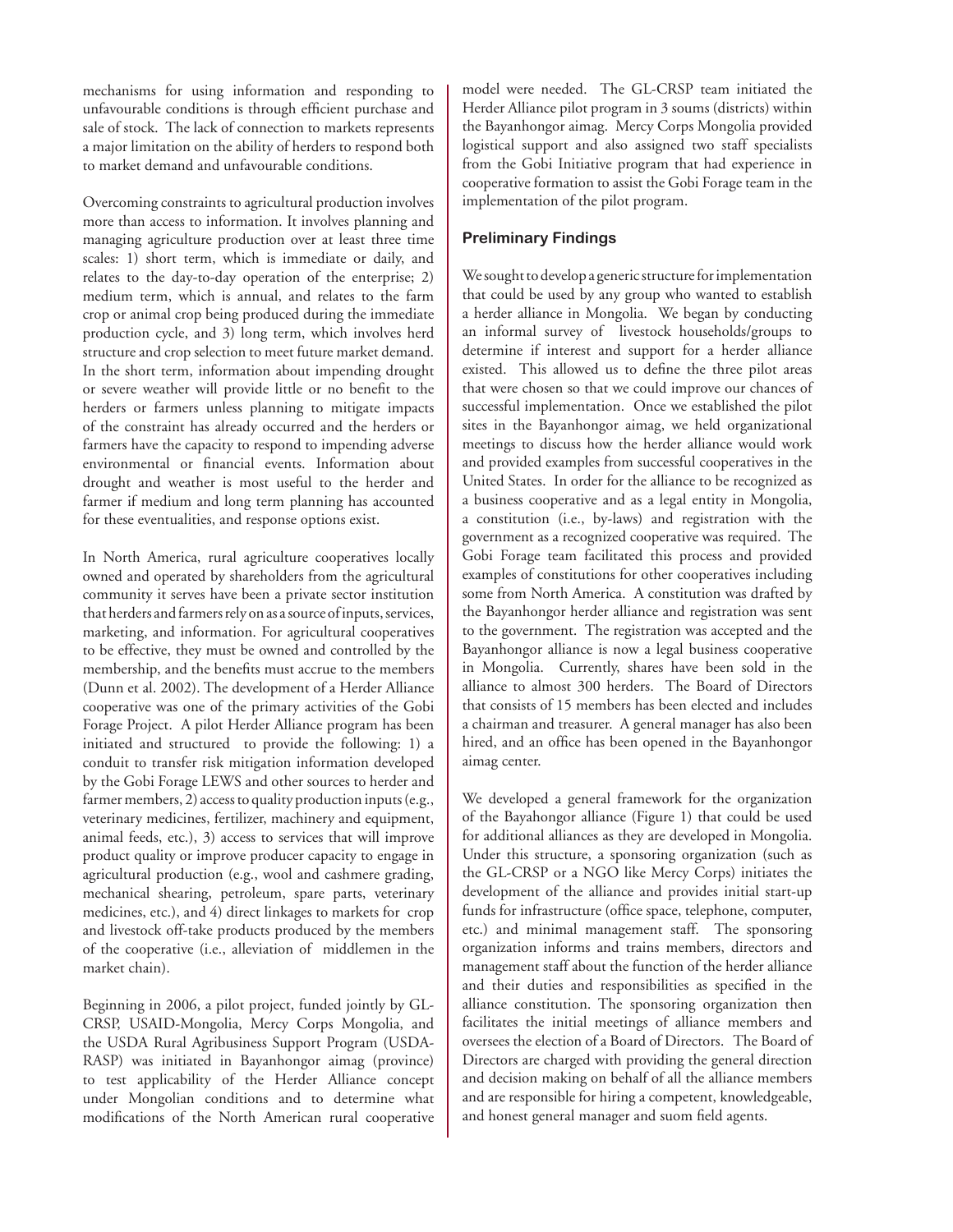*Figure 1. General framework for organizing and implementing the herder alliance in Mongolia. Shaded areas reflect activities that have been implemented or are in progress at the moment. Non-shaded areas reflect activities that are planned.*



The role of the general manager is to develop the service departments of the alliance to assist in providing access to expert services. The soum field officers will be under the general supervision of the alliance manager and be the primary liason between the service departments and the herder and farmer members. For the Bayanhongor alliance, we sought to work toward development of services related to: 1) training information and external affairs, 2) trade and marketing, 3) membership, 4) raw material selection, 5) credit, savings, and other financial services, 6) livestock and crop production services, and 7) transportation (Figure 1). Access to expert services include: 1) stock farming (livestock feedlots and fattening enterprises), 2) general agriculture (crop and forage planting, fodder banking, stocking rate assessment, etc.), and 3) accounting. To date, the training information and external affairs along with access to accounting services have been developed for the Bayanhongor herder alliance.

With the initial launch and establishment of the alliance, time and energy must be invested in building the organizational and institutional capacity of the alliance's board of directors, the manager and the field agents.

The board of directors and general manager also need to learn how to manage the alliance, provide transparent information, and be accountable for actions taken, especially in the use of financial resources to all members. The challenge is to build a sense of trust between the members, the board of directors and the general manager and create a general basis of ensuring participation in decision making and day to day management of the alliance.

The major findings of our activity are not necessarily quantitative but reflect qualitative assessments that may be of particular relevance to others who may engage in developing herder cooperatives in Mongolia or in other pastoral regions. First, in order to establish a functioning alliance a critical mass of primary producers must exist that can relate to, and understand the concepts of the alliance. The primary producers need to understand what are the needs and constraints to their livestock businesses, and be able to conceptualize how being a member of an alliance will enable them to access services and information to improve the efficiency and economic viability of their own businesses.

Secondly, for an alliance to be established in a rural area with sparsely populated nomadic livestock producers an infrastructure of technical experts/extension agents must exist that can create awareness of the benefits of group organization amongst the livestock producers. The experts themselves need to have an understanding of the concepts of the Herder Alliance and an ability to relate the concepts to the needs of the rural livestock producers. To achieve this capacity requires an investment of resources and time to train these technical experts/extension agents.

Fundamental to the process must be technical experts/ extension agents that believe in the alliance being an organization that can provide solutions to the problems faced by the rural producers.

A third issue is sponsorship. The initiation of an alliance requires capital. In rural Mongolia, liquid capital amongst herders is inadequate for start-up. In order to establish an alliance as a functioning entity and to initiate activities, an initial outlay of capital for office space, communication and initial promotional meetings / training is needed. The costs of a full time general manager for the alliance and the costs of outreach (field) agents in the rural communities also must be subsidized. The management and outreach personnel are key to getting the alliance organized, raising awareness and generating membership interest. The subsidy of general manager and outreach agent fees can be reduced over time once the alliance is fully established and has sufficient members to generate a working capital fund.